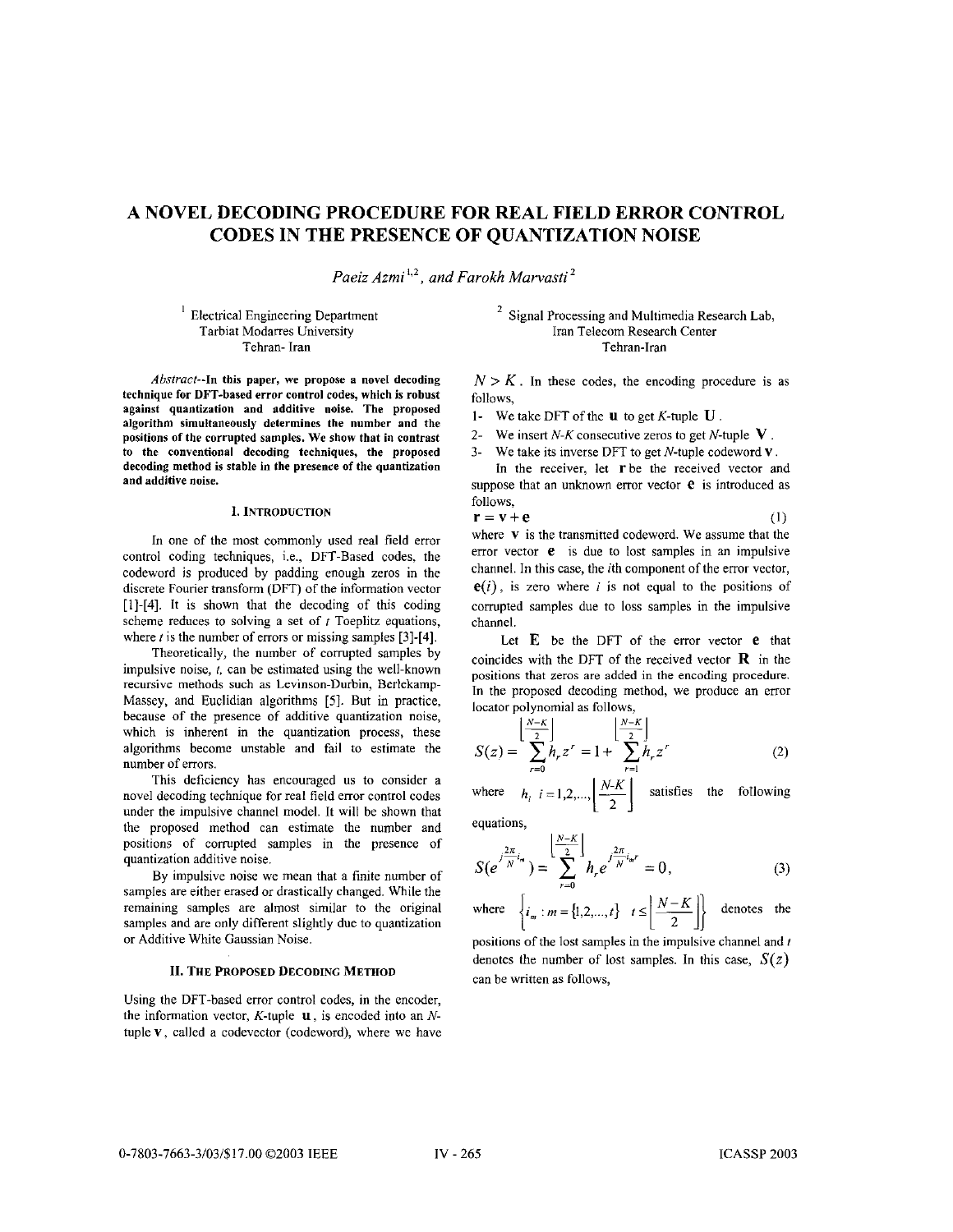$$
S(z) = \left\{ \prod_{m=1}^{I} \left( 1 - ze^{-j\frac{2\pi}{N}} \right) \right\} P(z)
$$
 (4)

where  $P(z)$  is a polynomial of *z* such that its order is

$$
\left\lfloor \frac{N-K}{2} \right\rfloor - t
$$
 (5)  
and we have,

$$
P(0) = 1 \tag{6}
$$

It should be noted that in the conventional decoding method, the upper limit of summations **(2)** and *(3)* is *f.*  Therefore the proposed method is a generalization of the conventional technique and if we fix  $P(z) = 1$ , the proposed method reduces to the conventional method, which is discussed in **[I]-[4].** On the other hand, in contrast to the conventional method, in the proposed technique, to find the error locator polynomial, it is not necessary to know the number of lost samples, **t,**  beforehand.

Similar to the conventional technique, multiplying

(3) by  $e(i_m)e^{-j\frac{2\pi}{N}i_m p}$  and summing over  $i_m$ , we get the following recursive equation,

$$
\sum_{r=0}^{\lfloor N-K \rfloor} h_r E(p-r) = 0 \qquad p = 0, 1, ..., N \qquad (7)
$$

In the conventional decoding method, there is a recursive equation similar to (7) in which the upper limit of the summation is the number of lost samples that is *f.*  Therefore, in contrast to the conventional method, in the proposed method, it is not necessary to know the number of lost samples. Similar to the conventional decoding technique, in the proposed procedure, the idea is to use equations (7) to determine  $\left\lfloor \frac{N-K}{2} \right\rfloor$  unknown coefficients *h,* . To solve equations (7), We only need to know *N-K*  samples of **E** in the positions where zeros are added in the encoding procedure. Furthermore, because *e* is real, the equations are Toeplitz and Hermitian and therefore we

$$
E(N/2-r) = E^*(N/2+r) \ r = 0,1,...,N/2 \tag{8}
$$

Thus the set of linear equations shown in (7) are Yule-Walker equations and can he rewritten as,

$$
RH = -E
$$
 (9)  
where we have,

have,

$$
\mathbf{E} = \left[ E_{N/2} \quad E_{N/2} \quad \dots \quad E_{N/2 - \left| \frac{N-K}{2} \right| + 1} \right]^T \tag{10}
$$

$$
\mathbf{R} = [R_{ij}]
$$
\n
$$
R_{ij} = E_{N/2 - |i-j| + 1} \qquad 1 \le i, j \le \left\lfloor \frac{N - K}{2} \right\rfloor \tag{11}
$$

and

$$
\mathbf{H} = \left[ h_1 \quad h_2 \quad \dots \quad h_{\left[\frac{N-K}{2}\right]} \right]'
$$
 (12)

where  $h_i$   $i = 1, 2, ..., \left| \frac{N-K}{2} \right|$  are unknown coefficients of the equations (2) and (7).

As it is shown in **[1]-[4],** if there is no quantization process, where the exact values of  $E_i$  in the positions where zeros are added in the encoding procedure are accessible, **E** will be an Auto Regressive (AR) random process with order *1.* Therefore, the matrix **R** will be singular. In this case, there are infinite solutions for **H** that in the proposed decoding method, each of them can be used as an acceptable solution. One way to find a proper solution is to put an additional constraint on **H.** It has been shown that if the constraint is to require the vector **H** to have the smallest possible magnitude, the unique solution is given by the Moore-Penrose pseodu-inverse that can be found as follows *[6],* 

$$
\mathbf{H} = -Pinv(\mathbf{R})^* \mathbf{E}
$$
 (13)

where  $Pinv(\mathbf{R})$  is a matrix of the same dimension as **R** so that we have,

$$
\mathbf{R} * Pinv(\mathbf{R}) * \mathbf{R} = \mathbf{R}
$$
\n
$$
\mathbf{R} \cdot ( \mathbf{R} ) * \mathbf{R} = ( \mathbf{R} ) \cdot ( \mathbf{R} )
$$
\n(14)

 $Pinv(\mathbf{R})$  **\***  $\mathbf{R}$  **\***  $Pinv(\mathbf{R}) = Pinv(\mathbf{R})$ 

In the presence of the quantization noise case, when the components of **e** are not zero even if they do not correspond to the positions of lost samples in the impulsive channel, the simulation results show that **R** will be a full rank symmetric Toeplitz matrix and therefore, there will he several fast inversion algorithms for it with any rank profile *[5],[7].* 

From (3), it can be seen that  $i_m$  denotes the location

of an error if  $e^{\int \frac{2\pi}{N}t_m}$  is a zero of the polynomial  $S(z)$ . Furthermore, if an N-tuple vector **HR** is constructed as follows,

 $\mathbf{H}\mathbf{R} = \begin{bmatrix} 1 & h_1 & h_2 & \dots & h_p & 0 & \dots & 0 \end{bmatrix}^T$  (15) where  $h_i$  are the components of the solution of the vector equation (9), it can be easily seen that the zeros of the DFT of HR are in the location of errors.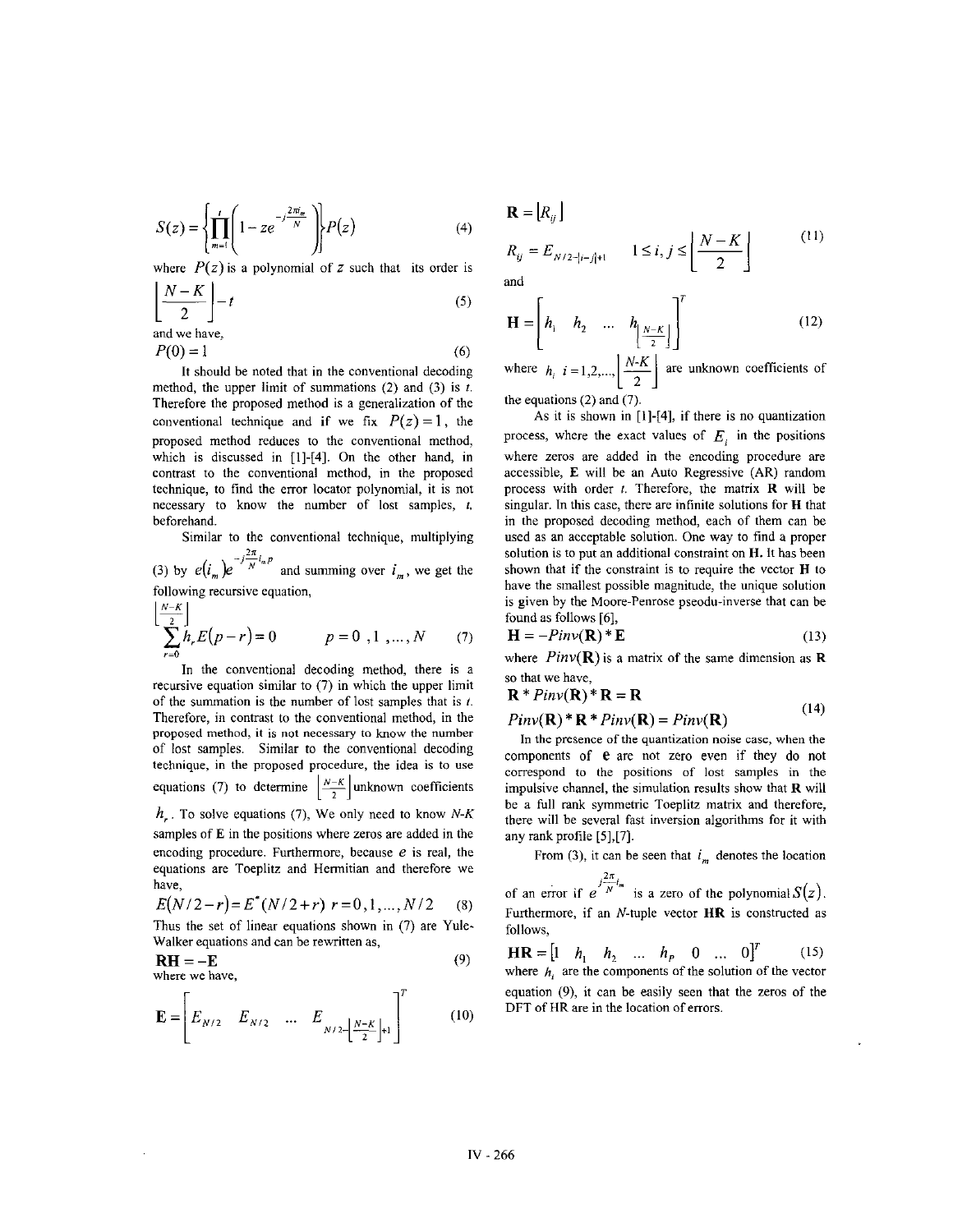

**Figure** I: The **determinant** of **submatrices versus the dimcmians of submatriccs in no quantization** noise **case.** 



**Figure 2: The determinant** of **submattices versus the dimensions of submatices in 8-bit quantization case** 

After computing **H,** using the identity of  $E(i) = R(i)$  for *i* denoting the positions of *N-K* consecutive zeros in the DFT, the remaining values of *E*  can be found by the recursive equation (7).

## **111. NUMERICAL RESULTS**

**As** it was stated in the previous sections, if there is no quantization process, the vector **E** will he an **AR** random process with order  $t$ , which denotes the number of lost samples. In the conventional decoding method, the Levinson-Durbin, Berlekamp, and Euclian algorithms can he used to find the number of errors. The idea of these algorithms is to recursively compute the solutions of the Yule-walker equations for the top principal suhmatrixes in the equations **(7).** In the conventional technique, to properly estimate the number of errors *I,* these algorithms requires that the top  $t \times t$  principal matrix to be nonsingular and the top  $(t+1)\times(t+1)$  principal matrix to be singular. In other words, the cuwe of determinants of the top principal suhmatrices versus their dimensions should rapidly decrease at the point of  $t$ .



Figure 3: The transmitted, received, and estimated signals in no **quantization case.** 



**Figure 4:** The positions of zeros of the polynomial  $S(z)$  in no **quantization noise case. The positions of zeros which** are **on the unit**   $circle, show the location of errors$ 

In order to show the sensitivity of the conventional decoding technique to the additive noise, which is generated by quantization process of the **known** samples of **E**, for a system with  $N=64$ ,  $N-K=31$ , and  $t=12$ , in Figures 1-2, the curves of determinants versus dimensions of top principle suhmatrices are plotted in no quantization, and **8**  bit quantization cases, respectively. It can be seen that in the case of no quantization noise, because of rapid fall off the values of determinants at dimensions greater than 12, the conventional algorithm can estimate the number of errors that is 12. But in the presence of the quantization noise, the conventional algorithm cannot exactly predict the number of errors. To evaluate the performance of the proposed method, the transmitted, the received, and the reconstructed signals using the proposed method in the case of no quantization are plotted in Figure 3. It can be seen that the proposed method can exactly estimate the transmitted signal. In Figure **4,** the positions of zeros of the polynomial  $S(z)$  are shown. It can be seen that the

positions of zeros with the form of  $e^{j\frac{2\pi}{N}m}$  exactly show the location of errors. In Figure **5,** the amplitude of